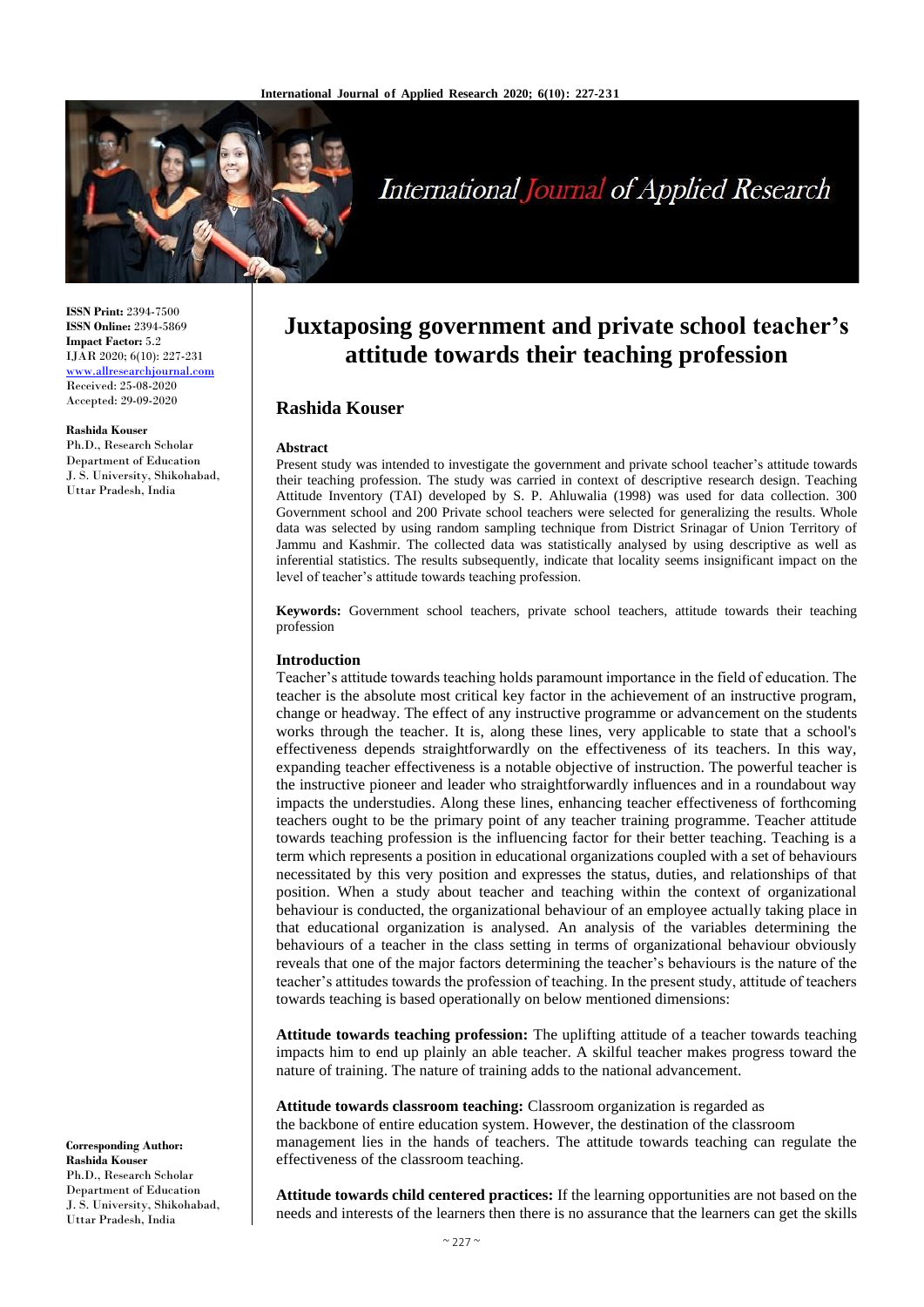to participate effectively in social activities; students as adults and good citizens. If a teacher is autocratic, then there is opportunity that least expression of talents on part of children will take place in education system. learning and other skills and gain meaningful knowledge that will help them throughout life.

**Attitude towards educational process:** Teachers are expected to possess the sense of satisfaction towards education system. Only optimistic approach towards education system can gain the confidence of the learners inside the classroom as well as outside the classroom.

**Attitude towards pupils:** Practically speaking, whole education system revolves round to learners. The recruitment of teachers, economic investment on education system, curriculum construction, educational supervision and administration is only for the sake of child.

**Attitude towards teacher:** Teaching is joint venture and must be performed collectively. The pervasiveness of cohesive culture can shape the education system. Teaching should be organised with team and group sprit and any kind of segregation may hamper the process harmonious functioning of the school. Mutual cooperation among teachers can promote peaceful environment. Large number of the research studies has been conducted in the domain of teacher's attitude toward teaching. However, diversified results have been reported. Notable studies are; Elina, S. (2016), Daniel A, Muúata B, Victor B, Cecilia M. (2014), Darwis S. A. (2017) and Dupuis, A. L. (1979). In pursuance to same, the investigator conducted a study on below mentioned research problem.

**Research Problem:** The statement of the research problem for the present study is as under:

"Juxtaposing Government and Private School Teacher's Attitude Towards Their Teaching Profession"

**Objectives of The Study:** The objectives of the study are as under:

- 1. To explore the government and private school teachers attitude towards their profession on below mentioned dimensions:
	- a. Attitude towards teaching profession
	- b. Attitude towards classroom teaching
	- c. Attitude towards child centred practices
	- d. Attitude towards educational process
	- e. Attitude towards pupils
	- f. Attitude towards teachers

**Hypothesis of The Study:** Based on the richness background of the knowledge the investigator speculated the below mentioned null hypothesis:

- 1. There exists no significant difference between government and private school teachers on their level of attitude towards teaching on below mentioned dimensions:
	- a. Attitude towards teaching profession
	- b. Attitude towards classroom teaching
	- c. Attitude towards child centred practices
	- d. Attitude towards educational process
	- e. Attitude towards pupils
	- f. Attitude towards teachers

## **Operationalization of the Variables**

The operationalization of the terms and variables are as under:

- **1. Teacher's attitude towards teaching:** Teacher's attitude towards teaching in the present study refers the set of score obtained by the respondents on "Teachers Attitude Inventory" (TAI) developed by S.P. Ahluwalia (1998).
- **2. Government Teachers:** Government School teachers in the present study indicate those teachers who are teaching in selected government high schools of Srinagar District of Union Territory of Jammu and Kashmir.
- **3. Private School Teachers:** Private School teachers in the present study indicate those teachers who are teaching in selected Private schools of Srinagar District of Union Territory of Jammu and Kashmir.

**Delimitation of the study:** Keeping the budget and time constraints under consideration, the investigator delimited the present study as under:

- 1. The present study was delimited to Srinagar District of Union Territory of Jammu and Kashmir.
- 2. The study will be delimited to government and private High Schools (HS).

**Methodology and Procedure:** Keeping research feasibility under consideration, the investor found it suitable to use descriptive research design for the present study:

- **Design of the study:** The present study has been operated through descriptive survey method. Further, design if the study is based on below mentioned parameters.
- **Sampling procedure:** The researcher made a list of schools both Government and private schools. The sample was bifurcated on the basis of type of school. The total sample for the present investigation consists of 600 respondents. However, due representation of was given on the basis of gender and type of profession. The details about the procedure of selecting the sample are given as under in table 1.

| <b>Table 1:</b> Showing sample breakup of the respondents included in |
|-----------------------------------------------------------------------|
| the study                                                             |

| Category  | GST         |        | PST         |        |  |  |
|-----------|-------------|--------|-------------|--------|--|--|
|           | <b>Male</b> | Female | <b>Male</b> | Female |  |  |
| Teachers  | 150         | 150    | 150         | 150    |  |  |
| Total 600 |             |        |             |        |  |  |

#### **Index**

- **GST:** Government School Teachers
- **PST:** Private School Teachers

**Instrument Used:** For measuring teachers attitude of teachers towards teaching, Teachers Attitude Scale (TAS) developed by S. P. Ahluwallia (1998) was used.

**Analysis of The Data:** The data has been analysed with the statistical treatment as under:

**Table 2:** Showing the frequency and percent wise distribution of Government and private school teachers on various levels of Teachers Attitude Inventory (TAI).

| T FFI | $GS^{\tau}$   |                  | DCT           |           |  |
|-------|---------------|------------------|---------------|-----------|--|
|       | $\frac{6}{6}$ | <b>Frequency</b> | $\frac{6}{6}$ | Frequency |  |
| ΗF    |               |                  |               |           |  |
| MЕ    |               |                  | .             |           |  |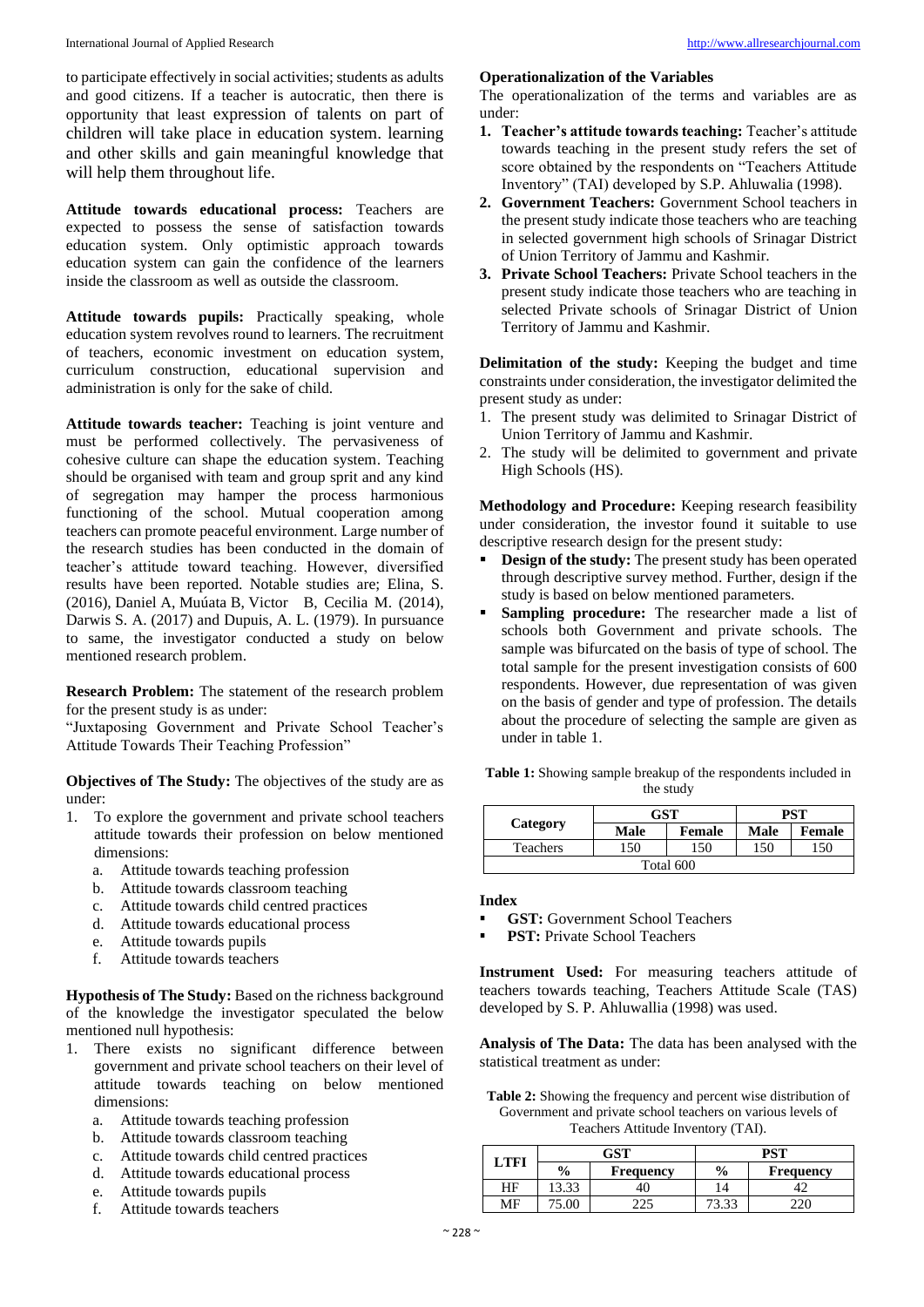#### **Index**

- GST= Government School Teachers
- PST= Private School Teachers
- LTAI= Levels of Teachers Attitude Inventory
- **•** TT= Trained Teachers
- **■** UTT= Un-trained Teachers
- **E** HF=High Favourable
- $\blacksquare$  MF= Moderate Favourable
- $\blacksquare$  UF= Unfavourable



**Fig 1:** Showing graphical representation of Government and private school teacher's onvarious levels of Teachers Attitude Inventory (TAI).

### **Index**

- GST= Government School Teachers
- PST= Private School Teachers
- **EXECTED** HF=High Favourable
- MF= Moderate Favourable
- UF= Unfavourable

**Interpretation:** The results presented in table 2 (Please refer Fig. 1) provides information about frequency and percent wise distribution of Private and Government teachers on various levels of Teachers Attitude Inventory (TAI). The results indicate that among Government teachers 13.33% (F=40) were observed with high favourable attitude towards their teaching profession. Meanwhile, it was reported that 75.00% (F=225) Government teachers were seen with moderate favourable attitude towards their teaching profession. Further, the perusal of the obtained results reveal that 11.66% (F=35) were found with unfavourable attitude towards their teaching profession. Coming towards their counterparts (Government teachers), it was seen that 14% (F=42) were observed with high favourable attitude towards their teaching profession. Apart from this, it was reported that 73.33% (F=220) Private school teachers were seen with moderate favourable attitude towards teaching profession. Further, the examination of the obtained results reveal that 12.66% (F=38) Private school teachers were found with unfavourable attitude towards teaching profession. Hence, from the above discussion it can be inferred that among Private teachers majority of the respondents were inclined towards moderate favourable attitude towards their profession. However, incase of Private school teachers aging majority of the respondents were inclined towards moderate favourable attitude towards their teaching profession.

**Table 3:** Showing significance difference between Government and private teachers on various dimensions of attitude towards teaching profession.

| DTAI         | <b>GST</b> |           | <b>PST</b> |           | 't' value |
|--------------|------------|-----------|------------|-----------|-----------|
|              | Mean       | <b>SD</b> | Mean       | <b>SD</b> |           |
| <b>ATTP</b>  | 30.09      | 4.87      | 29.97      | 4.83      | $0.29*$   |
| <b>ATCT</b>  | 29.56      | 4.08      | 29.39      | 4.13      | $0.50*$   |
| <b>ATCCP</b> | 28.42      | 3.91      | 28.11      | 3.91      | $0.42*$   |
| <b>ATEP</b>  | 28.09      | 3.85      | 28.02      | 3.90      | $0.20*$   |
| <b>ATP</b>   | 24.49      | 4.17      | 24.37      | 4.14      | $0.35*$   |
| <b>ATT</b>   | 31.00      | 2.07      | 30.86      | 2.39      | $0.72*$   |
| CS           | 171.48     | 14.02     | 170.74     | 14.45     | $0.63*$   |

## **Index**

- GST= Government School Teachers
- PST= Private School Teachers
- **DTAI**= Dimensions of teaching attitude inventory
- **EXECUTE:** Attitude towards Teaching profession
- **EXECUT:** Attitude towards Classroom Teaching
- **EXECP:** Attitude towards Child centered practices
- **EXECUTE:** Attitude towards Educational Process
- **EXECUTE:** Attitude towards Pupils
- ATT=Attitude towards Teacher
- CS= Composite score
- $\blacksquare$  \*= Insignificant at 0.01 level of confidence



**Fig 2:** Showing graphical representation of Government and private school teachers on various dimensions of attitude towards teaching profession.

#### **Index**

- GST= Government School Teachers
- PST= Private School Teachers
- **EXECUTE:** Attitude towards Teaching profession
- **EXECUT:** Attitude towards Classroom Teaching
- ATCCP: Attitude towards Child centred practices
- ATEP: Attitude towards Educational Process
- $\blacksquare$  ATP: Attitude towards Pupils
- ATT=Attitude towards Teacher
- CS= Composite score

The brief look on the table 3 (Fig. 2), the statistical procedure indicates information about the mean comparison of Private and Government teachers on various dimensions of Teacher Attitude Inventory (TAI). The comprehensive elucidation of the each dimension is given as under:

While perceiving the first dimension "Attitude towards teaching profession" of Teaching Attitude Inventory (TAI), it has been observed that the two groups under discussion did not differ significantly with each other. The mean score of Government teachers was reported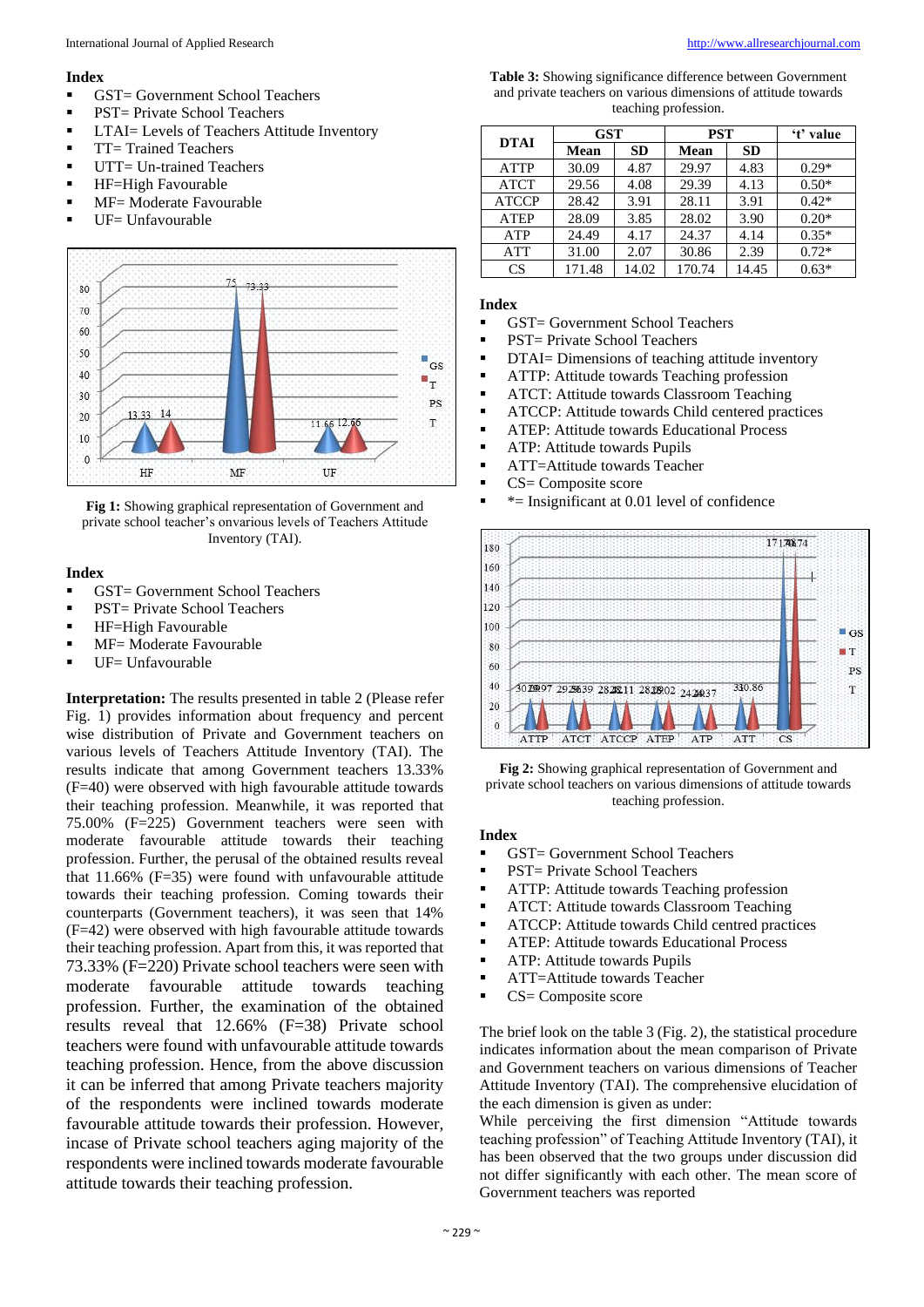30.09 while as the mean sore of Private teachers was seen 29.97. The calculated 't' value came out to be 0.29, which is insignificant at 0.01 level of confidence. Thus, from the results it can be inferred that Private and Government teachers differ insignificantly on their level of attitude towards their teaching profession. Identical attitude was perceived in both the category of teachers. Subsequently, the comparative analysis led the investigator to impact of type of profession was found insignificant on the level of attitude towards teaching profession. Coming towards the second dimension (Attitude towards Classroom Teaching) of Teaching Attitude Inventory (TAI), insignificant difference has been examined among Private and Government teachers. The inspection of the mean indicates insignificant difference indicates that the mean score of Private teachers (M=29.56) was observed and incase of Government teachers (M=29.39). When the mean significant difference has been analysed on the independent 't' test, it has been discovered that the calculated 't' value (t=0.50) is lower than the table value at 0.05 level of confidence. Thus, statistically insignificant difference has been detected among Private and Government teachers. The results led the investigator to conclude that impact of type of profession seem insignificant on the level of attitude of teachers in their classroom management. While exploring the (Private and Government teachers) on third dimension (Attitude towards child centred practices), results indicates again insignificant difference between two groups under discussion. The mean score of Government teachers was reported 28.42. However, incase of Private teachers it was reported 28.11. The calculated 't' value  $(t=0.42)$  also indicated the insignificant difference between Private and Government teachers. Besides, it was observed that both Private and Government perceive effectively that student's behaviour should be taken into consideration by the teacher. They feel that students are generally sincere so it is the duty of the teacher to respects everybody in the classroom. It was observed that both Private and Government teacher's feel democratic attitude should employed towards the children, so that they can avail more learner centred environment. teachers perceive that good relationship between teacher and learner is essential for learning.

The comparative analysis on the fourth dimension *(*Attitude towards educational process*)* of "Teaching Attitude Inventory (TAI)", reveal that the two Private and Government teachers differ insignificantly with each other on this dimension also. The mean score of Government teachers was reported 28.09, while as incase of Private teachers it was observed 28.02. The calculated "t" value came out to be 0.20, which is lower than the table value at 0.01 level of confidence. Thus, result reveal that type of profession of the teachers seems insignificant difference on the level of teachers attitude towards educational process. The transitory look on the fifth dimension (Attitude towards pupils), gives mean significant difference between Private and Government teachers in relation to their attitude towards pupil. They obtained results reveal that there is insignificant difference between Private and Government teachers on their level of attitude towards dealing their learners. The obtained results reveal that the mean score of Government teachers was 24.39, while as the mean score of their counterparts (Private teachers) was reported 24.37. The comparative analysis of the mean significance indicate the obtained 't' value  $(t=0.35)$  is significantly lower than the calculated value at 0.01 level of confidence. Thus, from the above results the investigator may

inferred that type of school of the respondents seems insignificant impact on the level of attitude of teachers, while dealing with their learners.

Coming towards the sixth dimension (Attitude towards teachers), it has been observed that there is again insignificant difference between Private and Government teachers. The comparative analysis on the basis of independent 't' test indicate that the mean score of Government teacher was reported 31.00. However, the mean score of Private teachers was obtained 30.86. Thus, the results indicate insignificant difference between Government and Private school teachers  $(t=0.72)$ . While analysing the Private and Government teachers on their "Composite Score", it has been observed that there is again insignificant difference between Private and Government teachers on their composite score. The numerical analysis indicate that the mean score of Government teachers was reported which is significantly resembles the mean score of Private teachers (M=171.48). The comparative analysis of the independent 't' test indicate that there is insignificant difference between Private and Government teachers. The calculated 't' value  $(t=0.56)$  was reported insignificant at 0.01 level of confidence. Thus, from the above results it can be inferred that insignificant difference has been observed between Private and Government teachers on all dimension of their attitude towards teaching *viz*.; attitude towards teaching profession, attitude towards classroom teaching, attitude towards child centred practices, attitude towards educational process, attitude towards pupils, attitude towards teachers and composite score. Hence, keeping the insignificant difference under consideration the below mentioned hypothesis has been shown along with status.

- **1. Hypothesis:** There exists no significant difference between Private and Government teachers on their level of attitude towards teaching at elementary level on below mentioned dimensions: (Please Refer Chapter- I)
	- a. Attitude towards teaching profession
	- b. Attitude towards classroom teaching
	- c. Attitude towards child centred practices
	- d. Attitude towards educational process
	- e. Attitude towards pupils
	- f. Attitude towards teacher

**Accepted:** As per the calculated results insignificant difference has been observed between Private and Government teachers on all dimension of their attitude towards teaching *viz*.; attitude towards teaching profession, attitude towards classroom teaching, attitude towards child centered practices, attitude towards educational process, attitude towards pupils, attitude towards teachers and composite score.

**Support to findings:** The results are carried out in consonance of the bunch of the researchers like; Gnanaguru S A, Kumar S. (2007) found that there exists insignificant difference between Government and private teacher in relation to their attitude towards teaching profession. Ibraheim, M. (2005) found that Government teachers possess more favourable attitude towards teaching as compared to Private teachers. Besides, the researcher argued that the reported results may be due to smart infrastructure facilities available in the female school than male schools. So keeping in view, some results are in favour of researcher and some results are against. Thus it opens gap for further research.